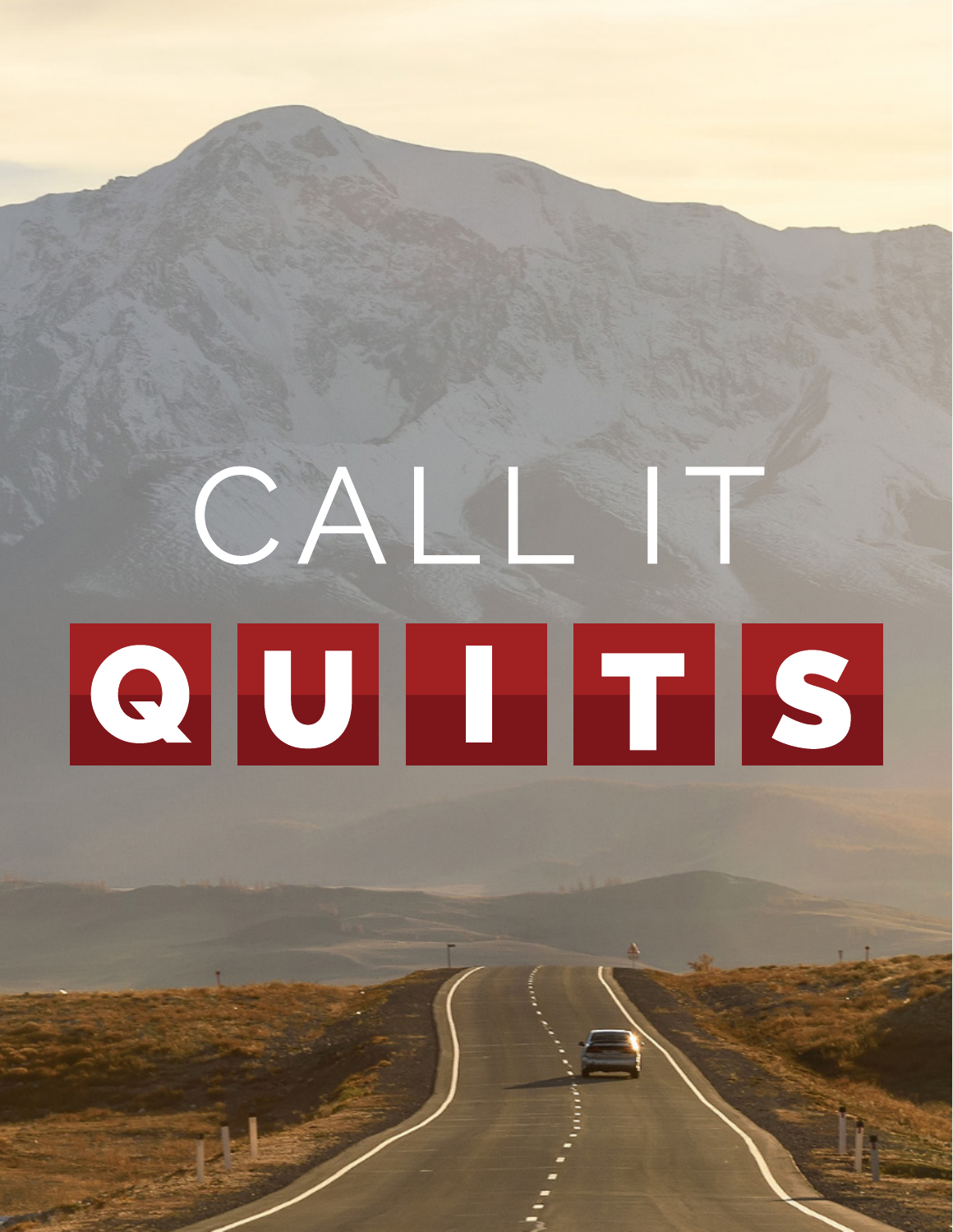### Quit Sin

### **DAY 1-** *Sin??*

Arguably one of the first and most important steps in salvation is the realization of one's own sinfulness and his need for salvation, or being freed from sin.

The Bible speaks of sin in various tones, each expressing a different aspect of sin. In the OT, the writers often spoke of sin in terms of a breach or rupture in the relationship between man and God. This is why the OT is full of covenants with each working ultimately towards a final "New Covenant" with the death and resurrection of Jesus.

In the Psalms you can often see the parallel use of transgressions and sin to describe our broken relation with God. One of the best examples is when David says, "Blessed is the one whose transgressions are forgiven, whose sins are covered." (Ps 32:1).

In the NT the writers mostly define sin as "missing the mark". In the Synoptic Gospels, Jesus portrayed the ideal human life as a life of fellowship with God with sin being the lack of this fellowship.

Sin is also represented in contrasting terms. Sin is darkness as opposed to light (Jn 9:41), or bondage as opposed to freedom (Jn 8:34). In his conversation with Nicodemus, Jesus contrasted the flesh and the spirit and taught that spiritual birth from God is necessary to all (Jn 3:3).

While I am hesitant to give any hard definition for sin, as one can begin to think in terms of the law and loopholes, there are some general ideas that we should consider in light of the Bible and what it teaches.

John Wesley described sin as, "a voluntary transgression of a known law". In this definition, we understand that sin is first voluntary. We sin because we choose to. Jesus, when he was being tempted by the Devil, was given the opportunity to sin, to choose his own way and rebel against God. But he chose not to by humbling himself and obeying God. Contrast this to Adam and Eve in the Garden of Eden who voluntarily ate of the forbidden fruit and sinned.

Second, we sin when we rebel against that which we know. And herein we have our first loophole as some may say, "So if I didn't know I never sinned.".

The Apostle Paul wrote that "all have sinned and fall short of the glory of God" (Ro 3:23). When you take an honest look at yourself, you find that we all have rebelled, whether against God, parents, or others. We all have done things that we know we should not have done. We've all sinned and as such our relationship with God is broken and in need of repair.

In our next lesson we'll explore original sin and why it's important to know.

### Things To Ponder

How does the parallelism of transgressions and sin describe our broken relationship with God?

What other contrasting examples for sin can you find in the Bible? How does this help you understand the nature of sin?

The NT writers mostly define sin as "missing the mark". Give examples of how you would describe this?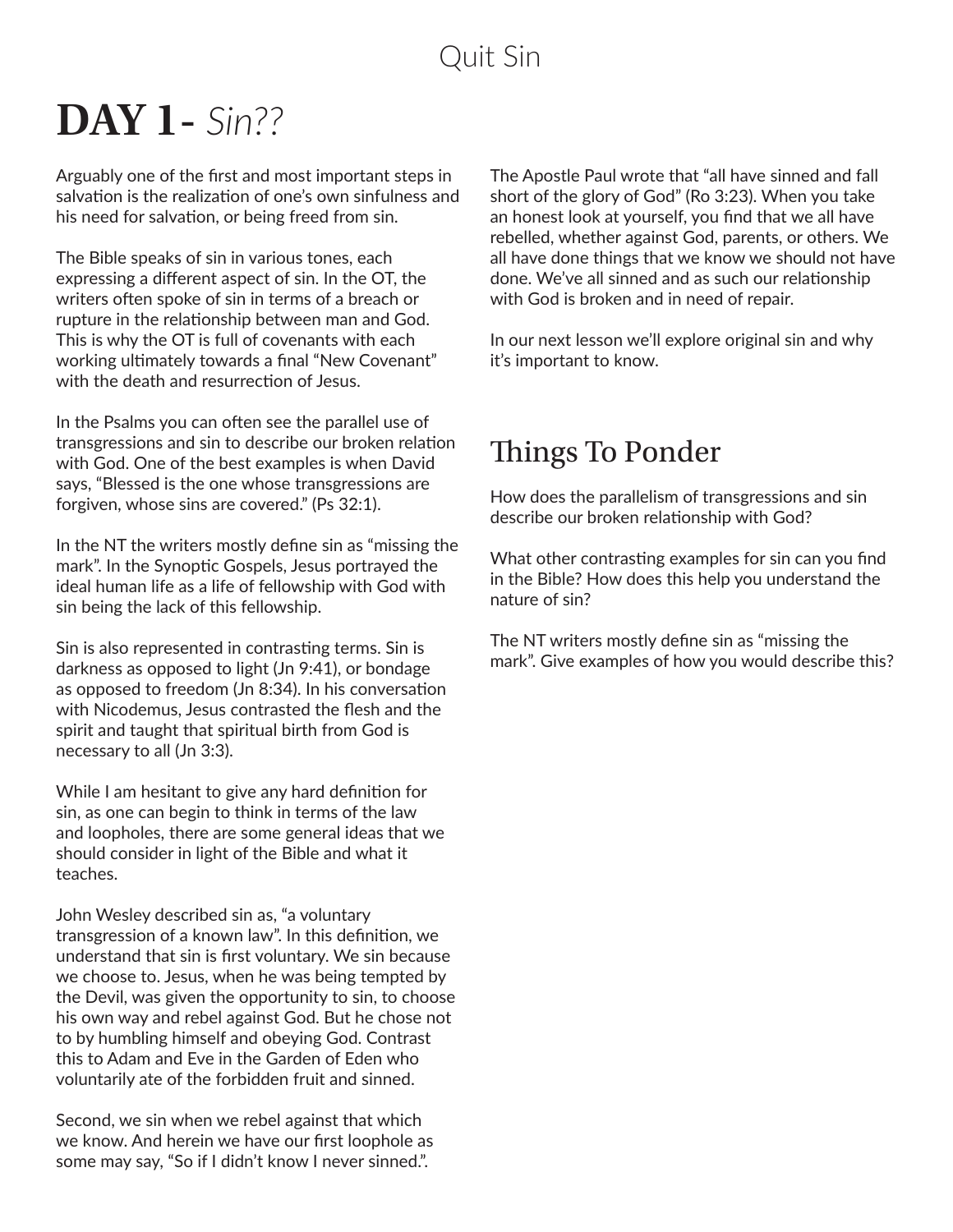### Quit Sin

### **DAY 2-** *Original Sin*

In our previous discussion we explored sin in terms of a breach or rupture in the relationship between man and God or "missing the mark". But the big question is - where did sin come from?

Let's first address the question from a creation perspective - God did not create sin as part of creation. The Bible says that as God created he "saw that it was good" (Ge 1:10, 25, 31). The word "good" means completeness, perfection and indicates that there was nothing bad. So, somewhere afterwards, something went wrong.

As we explore original sin in mankind we must understand that sin first occurred in heaven with an angelic rebellion against God (Jude 1:6, 2 Pe 2:4). Although we're not given much detail, we do know that there was a leader, Satan, and that one-third of the angels rebelled with him (Rev 12:3-4). This helps us understand who the serpent is and where he came from.

Next, we find Adam and Eve living in the Garden of Eden. Created in the "image of God" (Ge 1:27), everything is perfect as they live in harmony in their relationship with God. In the garden, they are "free to eat from any tree in the garden" (Ge 2:16), "but you must not eat from the tree of the knowledge of good and evil, for when you eat from it you will certainly die." (v 17). And herein is the first clue to original sin - the ability to choose - free will.

We're not sure how much time has passed since Adam and Eve were placed in the garden, but we know that the serpent, Satan in disguise, began to talk with Eve with lies and deception. Ultimately Adam and Eve ate the forbidden fruit. Sin had entered into their lives and with it their perfect relationship with God was broken and they were cast out of Eden.

So how does Adam and Eve's first sin become "original sin"? John Wesley wrote that "Original sin is the corruption of the nature of every man, whereby man is in his own nature inclined to evil, so that the flesh lusteth contrary to the Spirit". Although Adam and Eve had been made in the image of God, that image had now been corrupted by their sin and that corrupted image, nature, would be passed on in their children. Sadly, we see this corruption in their son

Cain when he kills his brother Abel (Ge 4). And we continue to see that corruption played out in mankind today.

Sadly sin separates us from God. But thankfully, God wants to restore our relationship with him through the atonement found in Jesus. And best of all it's free. All you have to do is simply believe and accept Jesus as your savior.

### Things To Ponder

Have you ever given much thought to Satan and his sin? Why would this be important to consider?

How does the ability to choose - free will - help you understand sin?

Why would mankind being created in the image of God be only broken, but not destroyed by sin?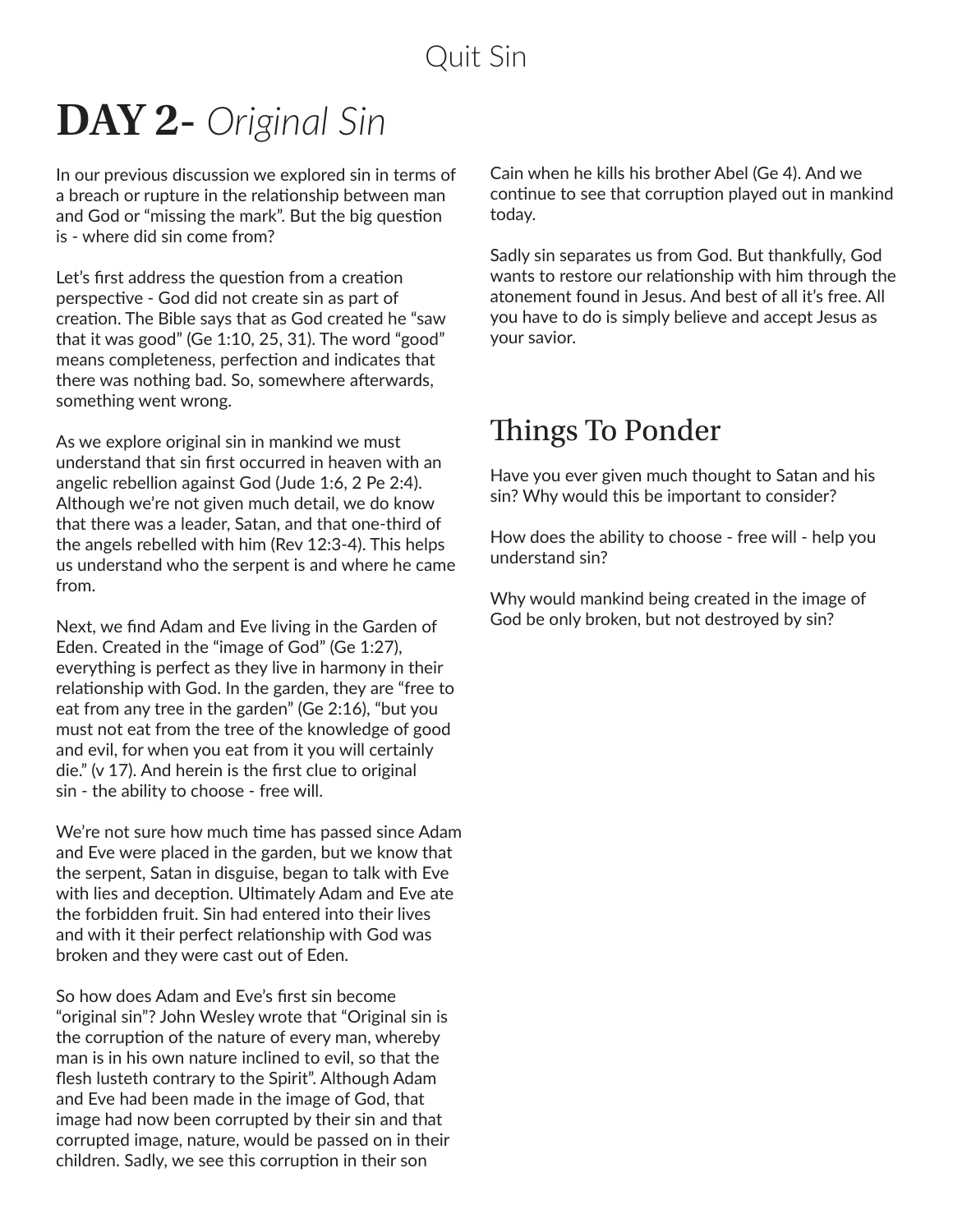#### Quit Sin

## **DAY 3-** *The Root & Characteristics of Sin*

We've explored sin in terms of a breach or rupture in the relationship between man and God or "missing the mark" and the origin of original sin. Next, we'll explore the root and characteristics of sin. But first, I understand that the topic of sin is very complex and open to interpretations, so please bear with me as I need to be brief and only touch on this subject.

When dealing with any sickness, you must first identify its root. If you don't, you will only treat its symptoms and never find a cure. The same is true of sin. Peter and Paul list many symptoms of sins such as greed, sexual impurity, drunkeness, idolatry, boastful, adultery, sexual immorality, impurity and debauchery; idolatry and witchcraft; hatred, discord, jealousy, fits of rage, selfish ambition, dissensions, factions, and envy; drunkenness, orgies, and the like (Gal 5:19-21, 2 Pe 2:13-16). So what is the root of sin?

When one begins to look deeper, you notice that the root of sin revolves around the desire to elevate or establish oneself above everything and anyone else. Satan, Adam and Eve and others in the Bible wanted to be like God. This results then in rebellion against God and his authority.

Although we believe that all sins are equal, in his book Mere Christianity, CS Lewis described pride as the greatest sin and the root of all sorts of evil.

Pride is essentially competitive—is competitive by its very nature—while the other vices are competitive only, so to speak, by accident. Pride gets no pleasure out of having something, only out of having more of it than the next man. We say that people are proud of being rich, or clever, or good-looking, but they are not. They are proud of being richer, or cleverer, or better-looking than others. If everyone else became equally rich, or clever, or good-looking there would be nothing to be proud about. It is the comparison that makes you proud: the pleasure of being above the rest.

Sin says "Yes! It's all about me!".

Finally, there are three characteristics of sin one should understand. First, a peculiarity of sin is its power to deceive (Rom 7:11). No one could be tempted by sin unless there was seen in the enticing thing something that seemed to be of value. Sin has its "fleeting pleasures" (Heb 11:25). Also, sin seems to give certain advantages, as were promised in the garden. But in the end it's all deceit, it's all lies. Sin never delivers on its promises.

Second, although sin promises freedom it only enslaves the person into an endless spiral from one deceit to another. Every act of sin becomes a newly braided cord in the tyrant's lash, by which sin lords it over the conscience and enslaves the will. The sinner becomes increasingly free to sin, but not free not to sin until ultimately the sinner is destroyed.

Last, sin never permits the maintenance of a stable plane of character, but is always cumulative in its hardening and depraving effects. Paul expresses it as "resulting in further lawlessness" (Rom. 6:19). Sin is progressive, leading the sinner deeper and deeper into a pattern of self-sovereignty and self-idolatry, with its pride, autonomy, and bent to lawlessness.

### Things To Ponder

Would you agree or disagree with my statement that self is the root of sin? Why or why not?

What do you think of CS Lewis' thoughts of pride being the greatest sin?

I describe three characteristics of sin as deceitful, enslaving and progressive. Are there any other characteristics of sin you would add or expand on?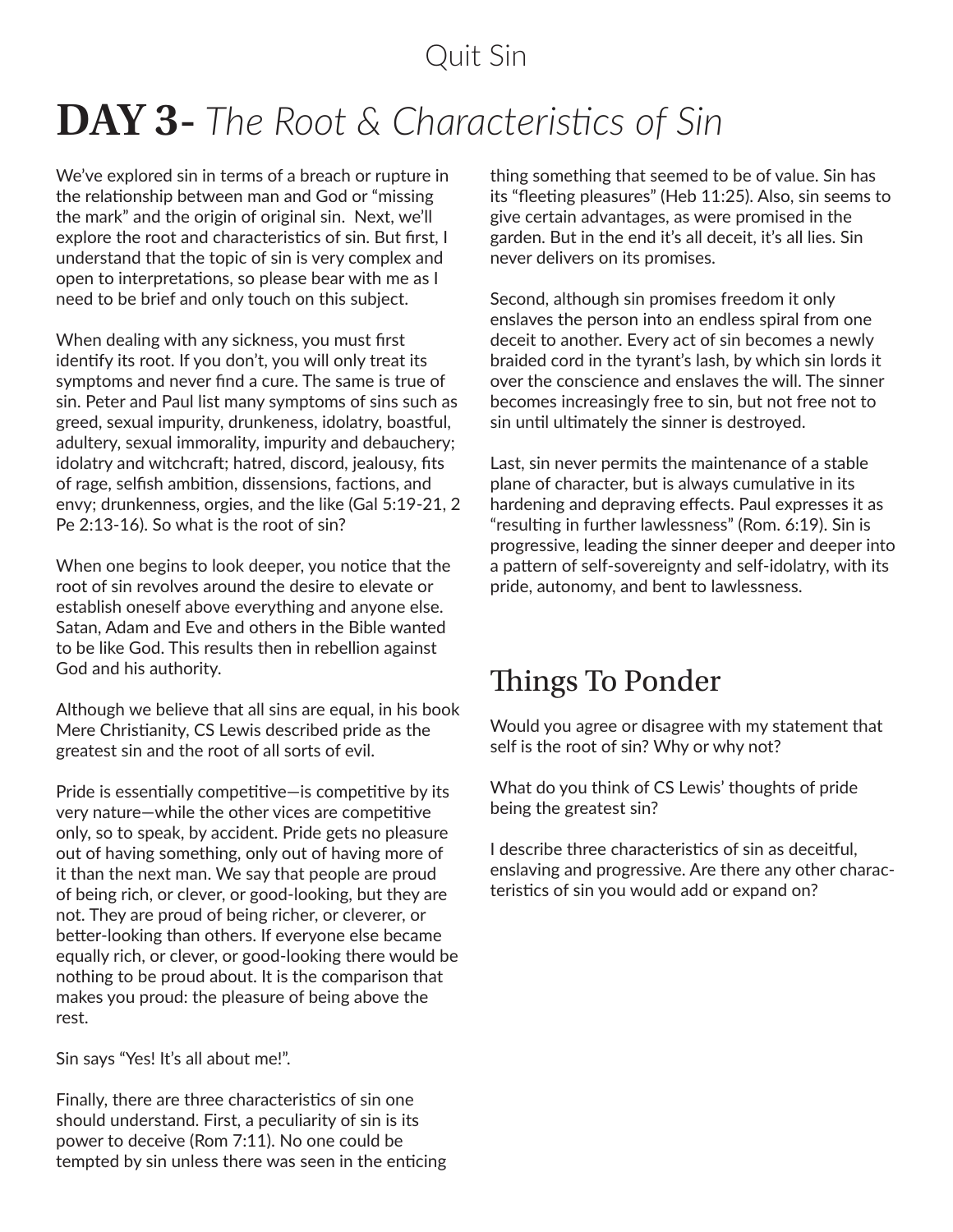### **DAY 4-** *If You Sin...*

Until now, we've explored what sin is, where it came from and its characteristics. In this last lesson, we'll explore the question, "What if a believer sins?".

Although we would like to think that confession and repentance of one's sin is a "one and done" act, and to an extent it is for past sins, what if a person sins after accepting Jesus as savior? Do they, can they, lose their salvation? This is an honest question that deserves exploring.

Let me start with a very bold statement - as believers in Jesus, Christians do not have to sin. This is not to say that Christians cannot sin, but that through the power of Jesus and the indwelling of the Holy Spirit, Christians are no longer slaves to sin, but slave to righteousness (Ro 6:6, 18, 22). Paul talked extensively of putting off the old man and putting on the new man, we are a new creation in Christ (2 Cor 5:17). To say that believers have to sin is to deny the transforming power of God.

But we are still human, still able to choose to obey or rebel. To say yes to God, or no. That is why the Apostle John wrote;

My dear children, I write this to you so that you will not sin. But if anybody does sin, we have an advocate with the Father—Jesus Christ, the Righteous One. He is the atoning sacrifice for our sins, and not only for ours but also for the sins of the whole world. (1 Jn 2:1-2)

So, while Christians do not have to sin, there are times when we do. Maybe pride rears its ugly face, or our thoughts or attitudes are not "God honoring". Maybe we lose our temper with someone and speak words that are hurtful. Regardless of what the result is, we "missed the mark" and sinned.

Thankfully, we serve a God of second, third and fourth chances. He loves us despite our frailties. If we do sin, God doesn't abandon us when we fail, but extends to us grace through Jesus, our advocate.

But God's love and grace should not be taken lightly. Is God forgiving? Yes! But be warned. Just as Nineveh at first accepted the message of Jonah and repented (Jonah 3:10), they later returned to their wicked ways

and were destroyed (Nahum 3). Paul warned the Galatians, "Do not be deceived: God cannot be mocked. A man reaps what he sows." (Ga 6:7). Although speaking of money, Jesus warned against trying to serve two masters, "Either you will hate the one and love the other, or you will be devoted to the one and despise the other" (Mt 6:24, Lk 16:13).

James warned believers that "each person is tempted when they are dragged away by their own evil desire and enticed." (Ja 1:14). A believer may be saved, but they must still endure temptations. We're still vulnerable and can sin. But take courage. Jesus said, "In this world you will have trouble (and temptations). But take heart! I have overcome the world." (Jn 16:33). Through the power of Jesus, Christians need not sin but can "offer your bodies as a living sacrifice, holy and pleasing to God—this is your true and proper worship" (Ro 12:1).

#### Things To Ponder

Have you ever been tempted to sin thinking you can just ask for forgiveness later? Why is this dangerous thinking?

Would you generally agree or disagree that Christians do not have to sin? How does this affect your view of sin and its consequences?

How can Christians live lives free from the bondage of sin?